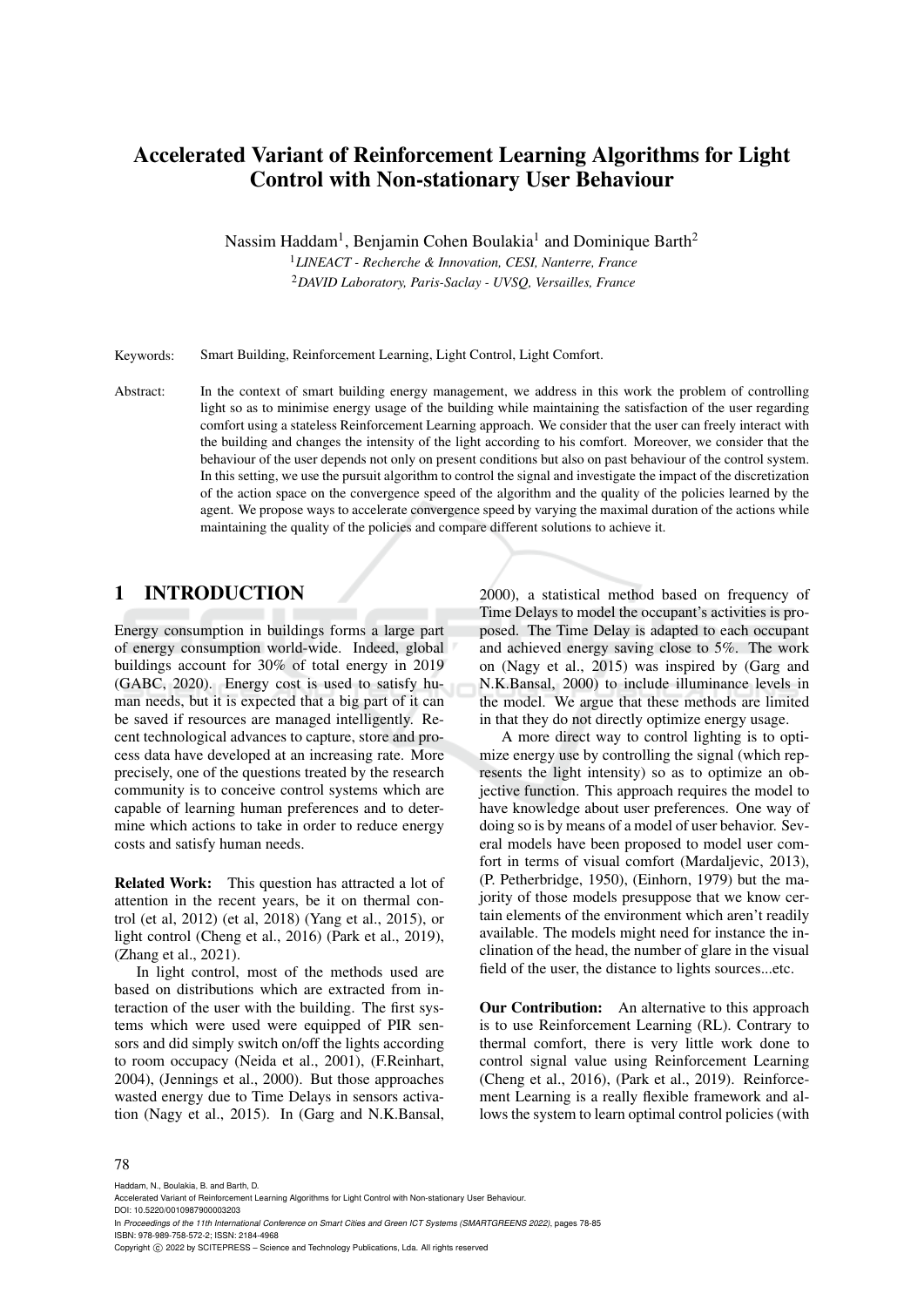or without a model), some behaviour specified by the optimization of a reward signal coming from the environment. In the present work, we study more effective variants of the algorithm proposed on (Haddam et al., 2020) and propose ways to accelerate convergence. The same user model was used, special care were given to its parameters and their relation to the performances of the algorithms, especially the sensibility of the user and its memory.

Provided that we are in a setting where the user has memory of the history of the signal, where low signal values are a source of discomfort for the user, and where we reduce energy by reducing signal value, the contributions of the present paper are as follows. In section 3 we compare the performances of different stateless Reinforcement Learning algorithms which are presented in section 2. We also provide detailed insight on the performance of the LRI algorithm (as proposed on (Haddam et al., 2020)) and the pursuit algorithm, which is generally faster on stationary environments. In section 4, we study the performances of the pursuit algorithm for different set of actions of the action space. We also propose ways to improve speed and quality of convergence of the proposed algorithm. Finally, in section 5 we present some final remarks and perspectives regarding our work.

## 2 CONTROL WITH RL

In this section, we present how to model our problem using Reinforcement Learning. We start by introducing some notations in order to define the actions of the agent. We then proceed to define how the policy is represented in our problem. Finally, we present the Reinforcement Learning algorithms we studied. We emphasize that the goal here is not to learn or guess the user's model, even if we use a user model for simulation purposes as modeled in (Haddam et al., 2020).

We consider that the actions available to the agent are a bunch of speeds of light signal decrease. Those are the slopes the signal takes during its decrease. We define the set of actions  $AC = \{sl \in \mathbb{R}^+ \mid sl_{max} \le sl \le$ *slmin*} where *slmin* and *slmax* are the smoothest and steepest slopes available to the agent. The control system selects a slope *sl* and then proceeds to apply the selected control strategy time step by time by lowering the signal according to the selected slope. The maximal duration of an action noted *max dur* is set before the control starts. Upon applying a slope, if the user intervenes, or if the user does not intervene during *max dur* time steps, the action chosen by the agent is stopped and the agent updates its policy as to chose good control strategies more often.

We propose multiple ways to set the maximal duration of the actions. The first way is obviously to impose an infinite maximal duration. In this case, the system has no say on how long an action might take, and only the interventions of the user matter. The second way is to impose a fixed duration limit. In this case, the maximal duration of all the actions is the same and doesn't change with time (we call it a *static maximal duration*). The third way is to change the maximal duration with time. This case is named *dynamic maximal duration*. For this case, the maximal duration is the same for all actions, but changes depending on past behaviour of the user. The idea is that the current action could be deactivated to choose another one if the user takes much longer to intervene than usual. We propose two update rules for *dynamic maximal duration*.

We consider the intervention time of an action to be the time between the moment where the action is chosen and the moment where the user intervenes. The update rules of *dynamic maximal duration* depend both on the average and the standard deviation of the intervention time. In this case, the action to be taken could be chosen again if the duration of the current action exceeds the average duration of the user's intervention by a factor of the standard deviation of the intervention time (*time of the current action* >*average intervention time* + *const* × *standard deviation of the intervention time*). The first update rule for the dynamic maximal duration is to set it as the sum of the average of the intervention time and a factor of the standard deviation of the intervention time (we name it *update mean var interv*). The second update rule is the same as the first update rule by assuming that the law of probability of the intervention time of the user is an Exponential probability law (even if the memory-less assumption of the Exponential distribution doesn't hold in the context of a non-stationary user). The last update rule gives a way to approximate the standard deviation and alleviates the need to memorize past intervention times and thus might, at least, reduces computation time. For this rule, the standard deviation is therefore the root square of the mean, and we call it *update mean interv*.

As stated previously, we use learning algorithms using the framework of Reinforcement Learning (RL) (Sutton and Barto, 1998). The policy of the agent is represented using a stochastic vector. The vector is updated each time the action finishes, and is thus defined for each *k*-th user intervention. The policy of the agent following the *k*-th user intervention is represented by the stochastic vector  $p_k \in [0,1]^{|\mathcal{SL}|}$  where  $p_k[i]$  is the probability of choosing the *i*-th least steep slope of *SL*.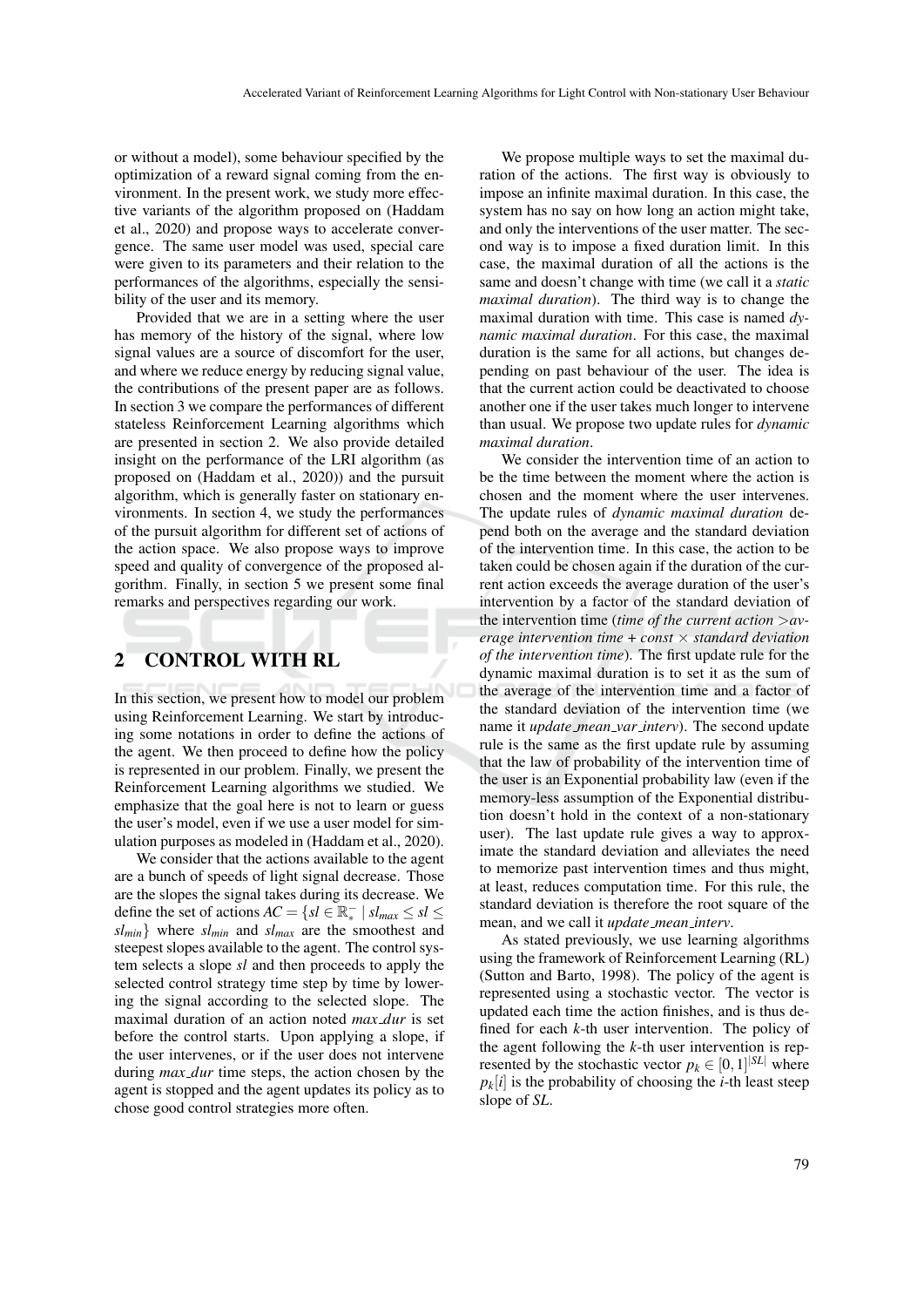The reward of an action applied by the agent from time step  $n$  to time step  $n'$  is decomposed in two parts: a part reflecting energy consumption noted *ren*<sub>n,n'</sub> and a part reflecting user comfort noted  $rcs_{n,n'}$ . Together, those two parts form the complete reward which is  $r_{n,n'} = ren_{n,n'} \cdot res_{n,n'}^{\gamma}$  where  $\gamma$  is a strictly positive real number. The parameter  $γ$  represents how strongly we reward the control system for satisfying the user. Details concerning the reward are on (Haddam et al., 2020).

### 2.1 The Learning Algorithms

The learning algorithms which were selected for our work are represented as RL agents where the algorithm used for learning is LRI (Linear Reward Inaction) (Thathachar, 1990), LRP (Linear Reward Penalty) (Thathachar, 1990), and the pursuit algorithm (Kanagasabai et al., 1996). The remainder of this section presents the LRI algorithm, the LRP and the pursuit algorithm.

In the LRI algorithm, the policy is represented as a stochastic vector and is updated as to increase the probability of the action selected by the agent linearly to its reward. Suppose a strategy *sl* has triggered the *k*-th intervention of the user. Suppose *sl* has index  $i[sl]$  in vector (policy)  $p_k$ . Then, according to LRI,  $p_k$ is updated for each *k* as follows

$$
p_{k+1} := p_k + \alpha.r_{n,n'} \cdot (e_{i[s^l]} - p_k) \tag{1}
$$

where  $e_{i[s]}$  is the unitary vector of unit value in the component associated with the slope  $sl$  in  $p_k$ . Another variant of LRI which is called the LRP (Linear Reward Penalty) decreases the probability of the actions which didn't lead to any reward (in addition to increasing the probability of the actions leading to good reward like LRI).

The idea of the pursuit algorithm is to reinforce not the action chosen at the current moment, but the action that has the best estimate among the available actions. To this end, the algorithm will have to keep in memory the estimates constructed from the rewards obtained by each action. The probability of the action which has the best estimate is increased linearly. If we pick the same notations as before, we can summarize the operations of the pursuit algorithm by the formulas which follows. The update of the policy in the pursuit algorithm is

$$
p_{k+1} := p_k + \alpha.(e_h - p_k) \tag{2}
$$

where *h* is the index of the best action according to the estimate of the algorithm.

# 3 COMPARING RL ALGORITHMS

In this section, we start by comparing the pursuit algorithm and the LRI algorithm (in terms of speed and quality of convergence) for a typical setting we considered to get a visual feel for the behaviour of the algorithms. We then do a more systematic comparison of the LRI, the LRP and the pursuit algorithms to provide quantitative estimation of the speed of convergence independently of the parameters of the simulation. This comparison allows us to select the most appropriate algorithm for our problem.

#### 3.1 The Pursuit Algorithm

The experiment we do here extends on (Haddam et al., 2020) done on the LRI algorithm. We run the pursuit algorithm and the LRI 30 times for 1000000 time steps with the user with medium-term memory (the value of the present effect parameter *pe* is set to  $pe = 0.35$ ). We select the user with medium-term memory ( $pe = 0.35$ ) to not draw conclusions on extreme cases (memory which is too small or too large). In order to observe the behaviour of the algorithm, the learning rate is fixed to 0.001. The value of the learning rate was chosen as low as possible to allow the algorithm to converge at a reasonable time. All the estimates are initialized to 0 for the pursuit algorithm (a classical choice which is relevant here because the agent is pessimistic in that all the slopes are bad). The reward is monitored during the run. We take the mean of the reward over the executions. The results are depicted on the curves (Figure 1) containing the mean values. The stochastic vectors at the end of each run are outlined in Figure 1.

We note from the curves that the pursuit algorithm converges a lot faster than the LRI algorithm (nearly 10 times faster). The policies learned by the pursuit algorithm are also of better quality, as the algorithm converges nearly every time. As the pursuit algorithm estimates directly the reward of the actions, it may form a better way to deal with the exploration vs exploitation dilemma characterizing Reinforcement Learning problems, because as the agent gains knowledge from the environment, the action estimated to be the best changes less and less frequently, and the stochastic vector converges more rapidly to it.

But because only the probability of the *best action according to the agent* is updated, the agent may also be tempted to exploit the learned actions more than necessary. Furthermore, the case of study considered in this paper is such as the environment is non-stationary because its state changes in response to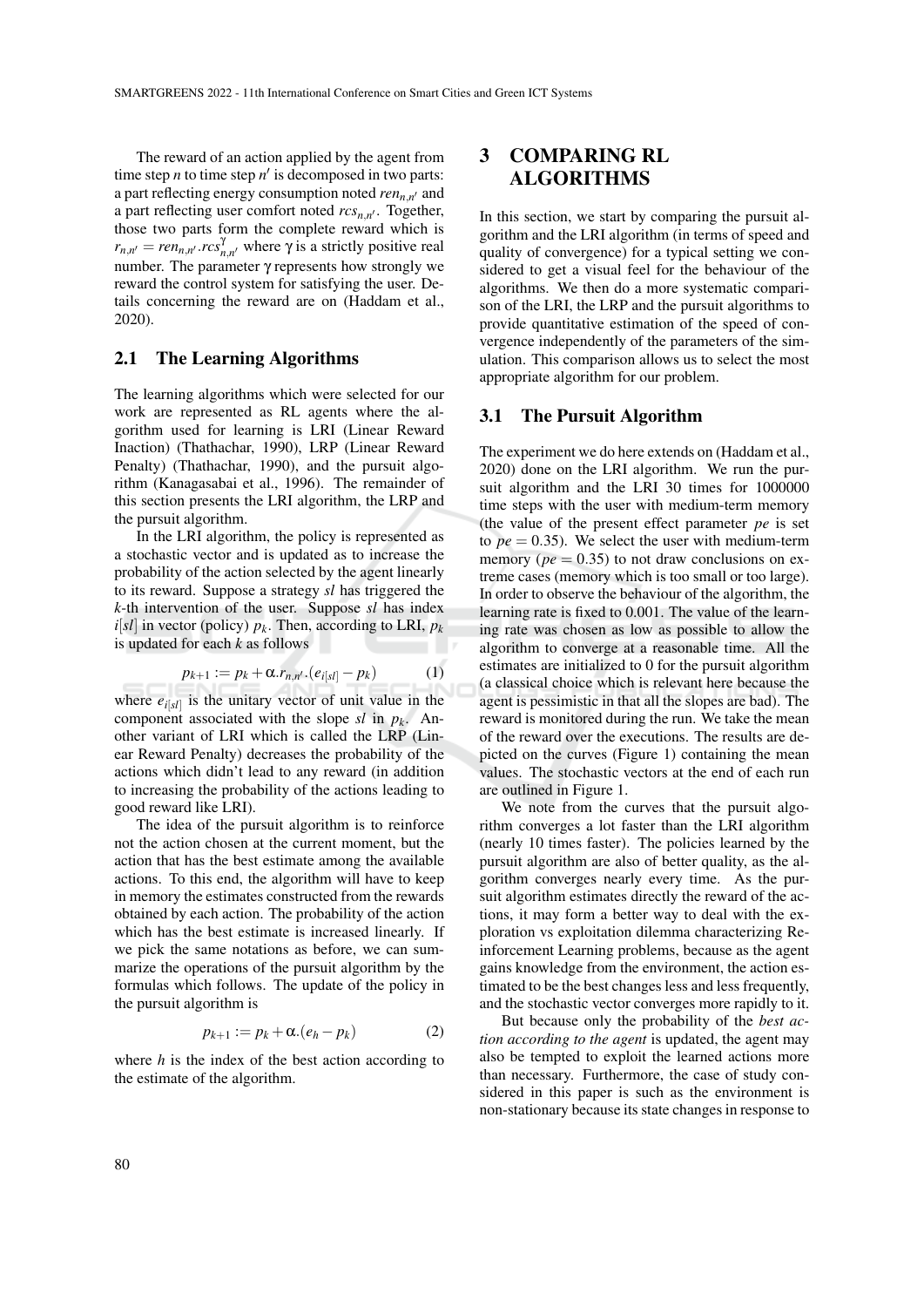

Figure 1: The LRI vs. the pursuit algorithm - 1000000 time steps. For the left column, the x-axis is the time, the y-axis is the reward. For the right column, the x-axis is the index of the slope, the y-axis is the execution number.

the agent, which differs sensibly from the cases most commonly studied by researchers. For those reasons, we present in the next subsection a more quantitative comparison between various Reinforcement Learning algorithms.

### 3.2 Comparison of RL Algorithms

In this section, we compare different (stateless) Reinforcement Learning algorithms to identify the algorithms most suitable for our problem. We took different parameters of the algorithm and the user. The algorithms are tested during 3000000 time steps (subdivided as before into intervals of size 5000 time steps) for 30 runs for different hyperparameters set. The algorithms are then compared by taking the best hyperparameter for each one. A criterion for quality of convergence and speed of convergence were chosen to account effectively for the comparison. For each algorithm, the best hyperparameter is chosen by first taking only those for which the algorithm is considered to be convergent (i.e. when the empirical stochastic vector has a predefined fraction of its weight concentrated on the best action and one of its left or right neighbors). After filtering the bad values of the hyperparameters by the convergence criteria, the best value is chosen by then taking the value of the hyperparameters which has achieved convergence the fastest (using the same threshold as the first step). This selection process was applied for different convergence thresholds (for the values 0.7, 0.8, 0.9, 0.93, 0.95, 0.97, 0.99) each time taking the best hyperparameters and the results are shown in Figure 2. Figure

2 shows a comparison on the speed of convergence of the above-mentioned algorithms for the values of *pe* considered earlier (long term user for *pe* = 0.05, medium term user for  $pe = 0.35$ , and short term user for  $pe = 0.95$  from top to bottom). The abscissa axis represents the convergence thresholds, and the ordinate axis represents the number of intervals required for each algorithm to converge at the corresponding threshold. The values on the y-axis are displayed on logscale for good visualization. Algorithms which didn't converge for any of the tested values of the hyperparameters were not included on the figure.





(c) Comparison with  $pe = 0.95$ . Figure 2: Comparison of the speed of convergence for the algorithms : LRI, LRP, the pursuit and the hierarchical pursuit.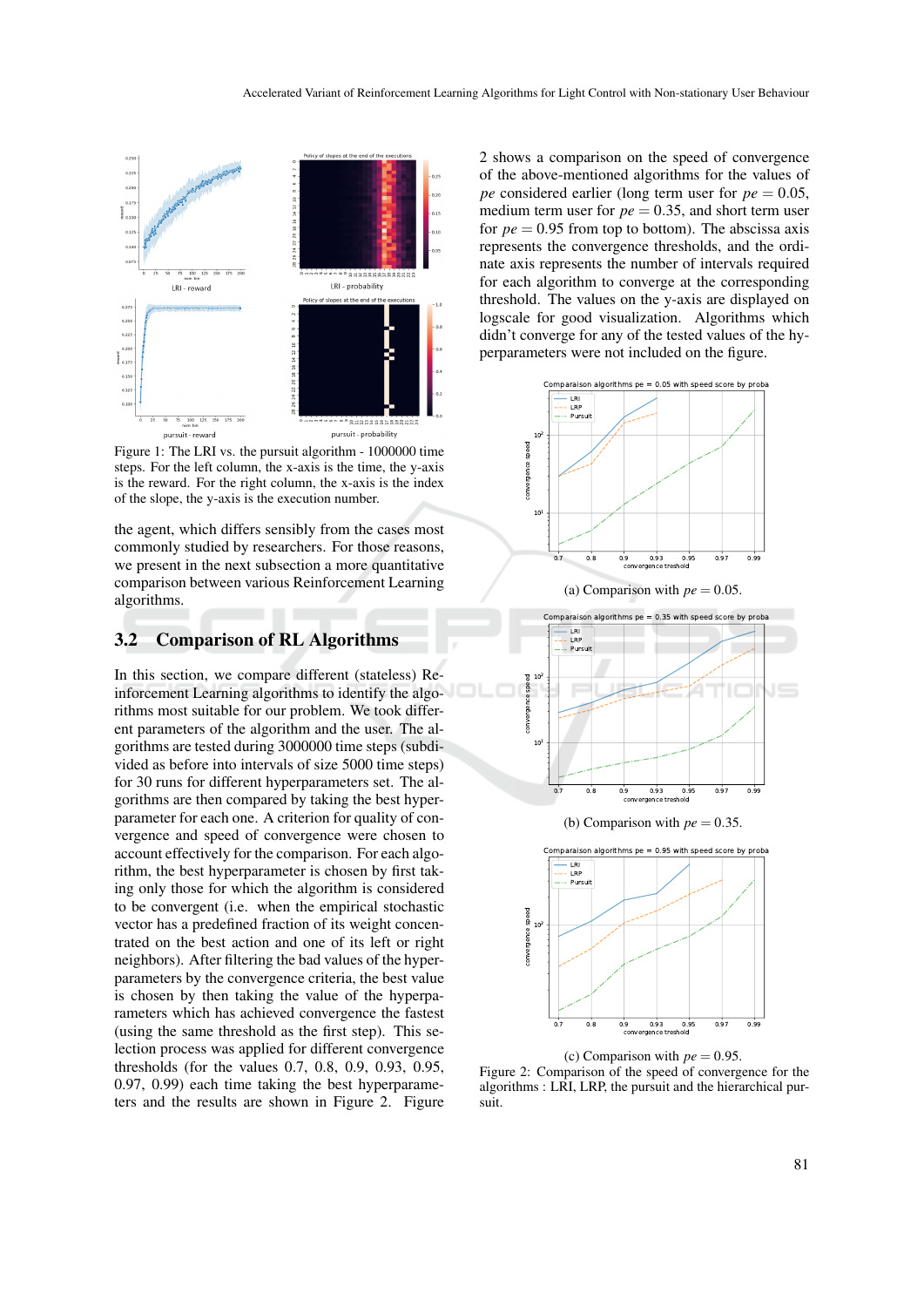We note that there are roughly two kinds of algorithms in terms of speed of convergence, those which takes really long to converge or don't converge at all for all types of users (LRI, LRP) and the ones which converges very well on all kinds of users (pursuit). In terms of the memory of the user and its relation with convergence speed, we notice that the case of a medium-term memory user ( $pe = 0.35$ ) seems to be the easiest one for all the algorithms considered. The short-term memory user ( $pe = 0.95$ ) is challenging for the algorithms, probably because the user changes abruptly if the next action is too different from the current action (especially for steep slopes). The case of a long-term memory user ( $pe = 0.05$ ) is also hard because the reactions of the user depend on control far in the past so that the behaviour of the user might change too much for the same action depending on past actions chosen by the system. In the following, we present a discussion on the performances of the three algorithms.

The LRI and LRP algorithms converge very slowly (50 to 110 bins). Concerning the LRI algorithm, the most common reason for slow convergence is that the learning rate has to be set low so that the agent won't be stuck on suboptimal action. For the LRP algorithm, however, which decreases the probabilities of actions not leading to a good outcome. The slow convergence rate might be better explained by the fact that the stochastic vector juggles around too often before leading to good actions.

According to our experiment, the pursuit algorithm seems to be the fastest algorithm (an order of magnitude faster than LRI and LRP). The update strategy of the pursuit algorithm and its variants might form a better way to balance effectively between exploration and exploitation than LRI. In fact, the best estimated action changes less and less as the algorithm gains knowledge about its environment. This could make the pursuit algorithm more stable than LRI and LRP and allows us to set higher learning rates for the algorithm without suffering performance loss as with the LRI algorithm. We can conclude from our experiment that the pursuit algorithm is the most adequate for our problem, independently of the memory of the user and the learning rate.

# 4 ACCELERATION OF THE ALGORITHMS

We propose in this section ways to accelerate the pursuit algorithm which was selected by the preceding experiments. The first approach to greatly enhance the speed of convergence of the algorithm is to vary

the maximal duration of the actions (discretization of the time). The second way to speed up the algorithm is to determine the best set of actions available to the agent (discretization of the action space). We also show how the set of actions available to the agent greatly influences the speed of convergence of the algorithm.

#### 4.1 Maximal Duration of the Actions

To speed up the convergence of Reinforcement Learning algorithms in our problem, we propose to dynamically change the maximal duration of the actions while learning. The following experiment shows the effect of changing the maximal duration of the action on the speed of learning. The number of executions is 30 and the number of time steps per execution is 1,500,000. The time is subdivided into sub-intervals of size 5000 from which we take only the mean of the values calculated (the reward, the energy, and the value of the sensibility of the user *m*). The learning rate is fixed at 0.002. The experiment was done for different values of the present effect parameter, namely 0.05, 0.35 and 0.95.



Figure 3: Comparison of the performances of the algorithm between different ways to set the decision type and different sizes of the memory of the user, long-term ( $pe = 0.05$ ), medium term ( $pe = 0.35$ ) and short-term ( $pe = 0.95$ ).

The graphs (on Figure 3) show the performance of the control system with the pursuit algorithm for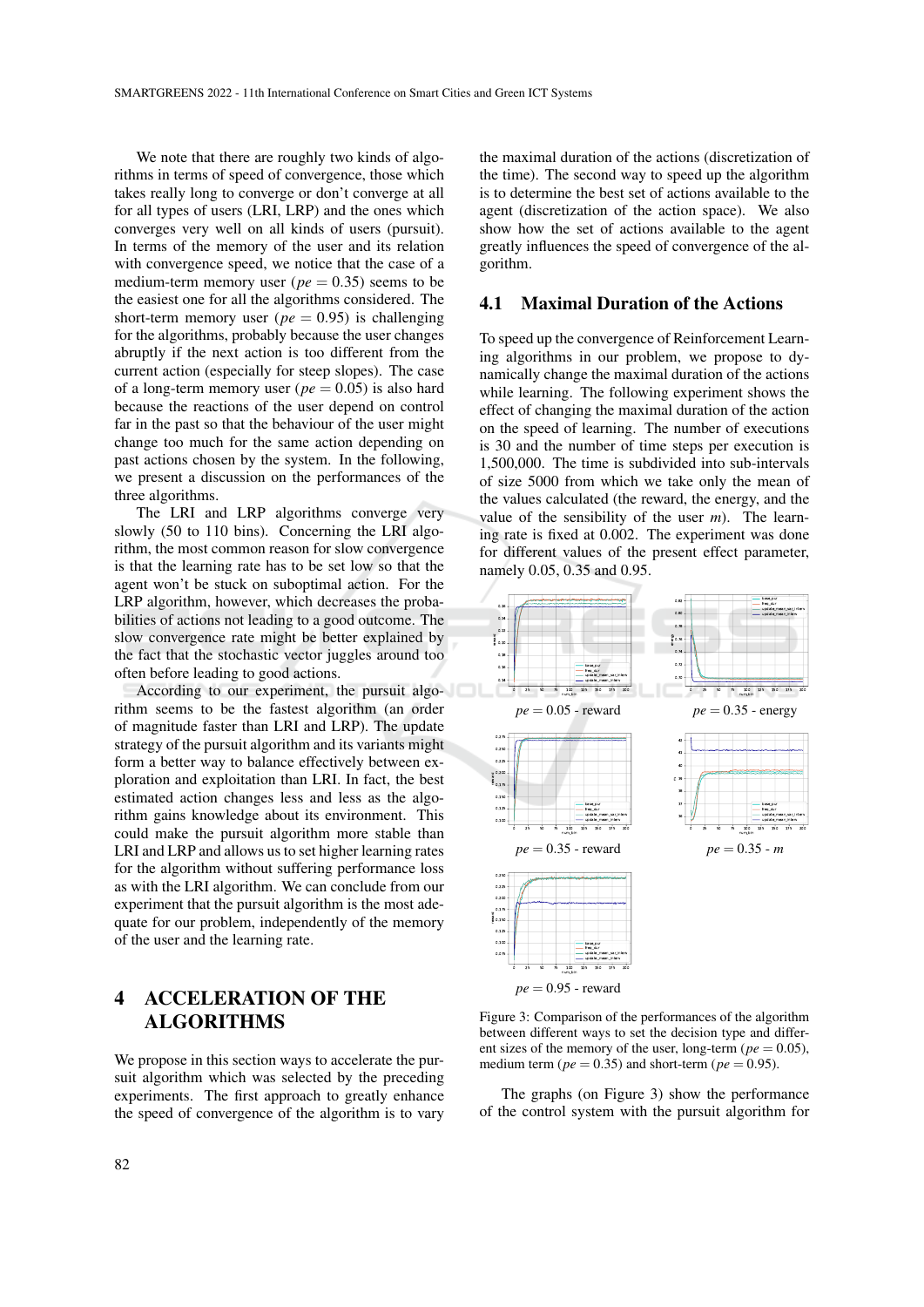

Figure 4: Heatmaps of the stochastic vectors at the end of each run whe  $pe = 0.35$ . (a), (b), (c) and (d) are the cases *base pur*, *freq dur*, *update mean var interv* and *update mean interv* respectively.

the case where the decision is made at each user intervention (named *base pur*), set to a fixed maximal duration (named *freq dur*). The graphs depict also the performances of the system with the two ways to use the update rule of the dynamic maximal duration of the actions. The first one corresponding to *update mean var interv*), and the second case corresponding to *update mean interv*). The left column of Figure 3 shows from top to bottom the evolution through time of the reward for the case where  $pe =$ 0.35. The right column shows the evolution through time of the value of energy and the value of *m*. For the curves where the maximal duration of an action is fixed, those durations were the best value among the values {1,5,10,25,50,100} for each value of *pe*. For the cases where the maximal duration of the actions changes, the factor associated to the standard deviation is also chosen to be the best value amongst {1,2,3,4} for each *pe*. We also display the heatmaps (Figure 4 for the case  $pe = 0.35$ ) of the stochastic vectors at the end of training. On the heatmaps, the axes are labelled by the indices of the slopes (x-axis) and by the run (y-axis).

From the curves, we can observe that the reward stabilizes the fastest where the update rule for the maximal duration of the actions is *update mean interv* for all values of *pe*. Furthermore, the case *update mean var interv* also stabilizes rapidly for the case where we have a long-term memory user and a short-term memory user (*pe* = 0.05 and  $pe = 0.95$ ) and is even a little higher at the beginning of training for the case of a medium-term memory user ( $pe = 0.35$ ). The aforementioned obser-

vations show the pertinence of using dynamic maximal duration of the actions, especially as the convergence speed is better than the case where the decision time is set to a maximal limit (the cases *base pur* and *freq dur*).

One of the drawbacks of *dynamic maximal duration* is that the high convergence speed comes at the cost of a low reward at the end (especially for the shotterm memory user, where the state of the user depends mostly on the present). This can be explained by the fact that the principle of *dynamic maximal duration* of the actions is to stop the slopes (mostly soft slopes because they are the slowest) before the user intervenes, which means that steep slopes will be played a little more often. The playing of steep slopes triggers more reactions from the user (probably the most frequently when the user has short memory). But this phenomenon is a rather mild hindrance because the user is kept at a state close to its most favorable state  $(m = 41$  at worst knowing that  $m_0 = 35$ , it is 10% of the maximal possible value for *m*) and the energy used to do so is lesser for the dynamic maximal duration of the actions rules. Only the case where  $pe = 0.35$ is shown, but the conclusions hold even for the other cases ( $pe = 0.05$ ,  $pe = 0.95$ ). We can also see from the heat maps associated to the medium-memory user that the algorithm converges close to the best slope (slope 17) when dynamic maximal duration of the actions is used (in fact, they converge even for other values of *pe* which are not shown here to not clutter up the reading of the article).

Another relatively mild drawback of the dynamic maximal duration of the actions is convergence to exactly the optimal action, we observe that the base case converges more often to the optimal action than the dynamic maximal duration of the actions cases. We can, therefore, conclude that controlling the maximal duration of the actions allows increasing greatly the speed of convergence of the algorithm.

# 4.2 Effect of the Number of Actions on Learning

In this subsection, we study the influence of the number of actions on the speed of convergence of the algorithm. The experience we present in this subsection consists in launching for 30 times the control system for different sets of actions (slopes) corresponding to different action spaces. Those sets correspond to the slopes where the gap between two successive slopes is 5, 10, 15 and 20. Before doing the experiment, the best slope was calculated for each set of actions and for each value of *pe* by repeating them and calculating the mean reward, the mean energy, and the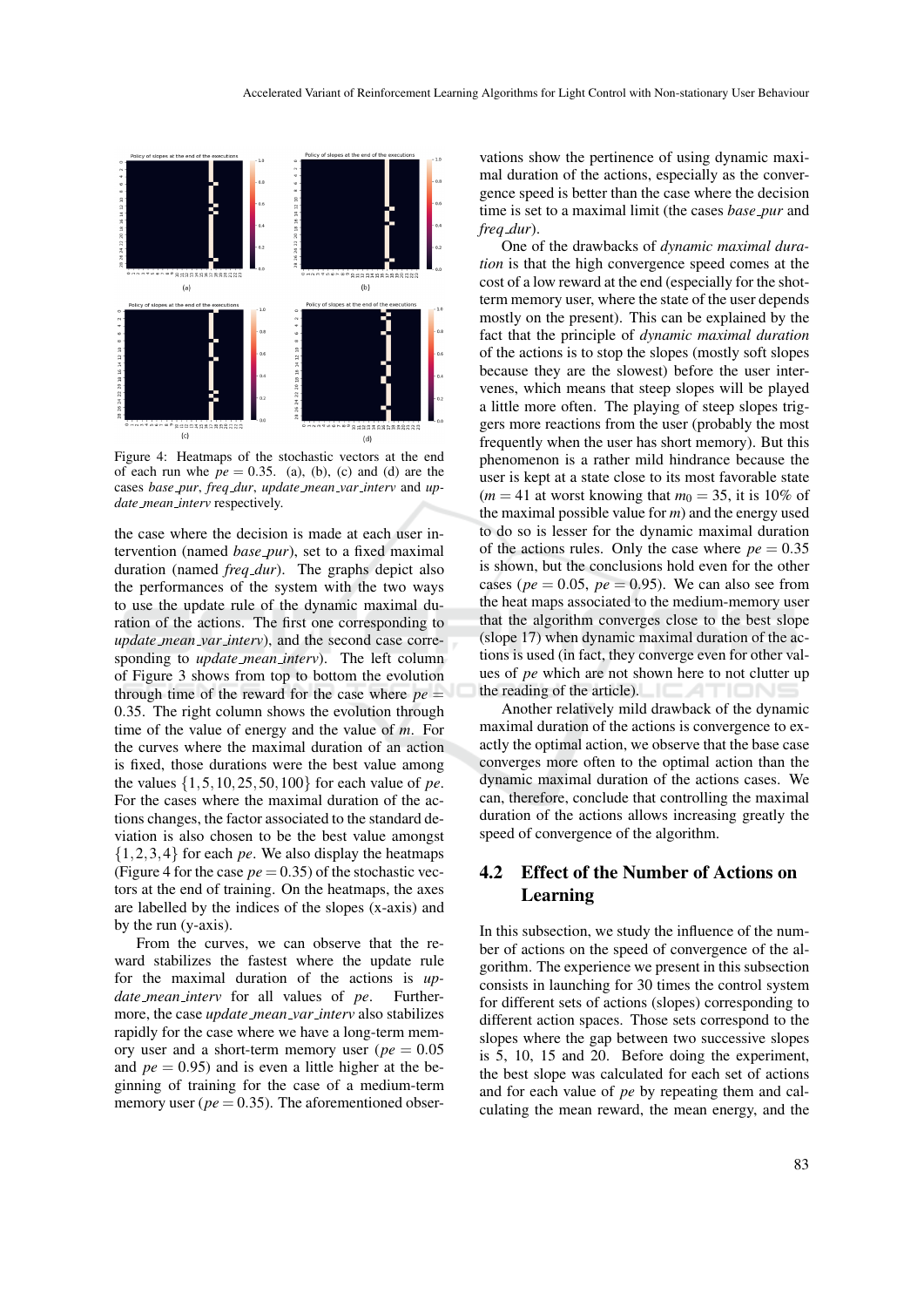mean value of *m* during the runs. We note that the optimal action in terms of the reward is the same for the set of actions associated with gaps 5 and 15. The set of actions associated with gaps 10 and 20 have different optimal actions. The algorithm used is the pursuit algorithm, where the learning rate is set to the value  $lr = 0.001$ . Each execution has a duration of 1500000 time steps decomposed into intervals of size 5000 where the mean value of the energy, the reward and the value of *m* are observed. We also calculate the mean of those values for all the executions. The results are shown on Figure 5 for each value of *pe* (0.05, 0.35, 0.95).



Figure 5: The evolution of the reward (left), the energy (top right), and the state of the user (center right) for the set of actions of gaps 5, 10, 15 and 20 for the slopes.

Each row corresponds to the result of the experiment for different values of *pe* (0.05, 0.35, 0.95). The left column corresponds to the evolution over time of the reward for all the values of *pe*. The right column corresponds to the evolution over time of the energy and the value of *m* for  $pe = 0.35$ . We first note that the system improves over time for all the metrics apart from the user state (but the user still remains at the acceptable range because the value of the *m* parameter is close to the lowest value  $m_0 = 35$  for all cases). The second observation we make is that the perfor-

mances of the system do not vary linearly with the set of actions (this seems to hold for each value of *pe*) especially when *pe* is small. In fact, for the long-term memory user it is clear that the best set of actions in terms of speed of convergence are in descending order 5, 15, 10, 20.

Second, let us analyze the medium-term memory user. We note that the best set of actions is obtained when the gap between actions is 15 and the performances drop the further we go from this set of actions both in terms of speed of convergence and quantity of reward achieved by the agent. With the set of actions where the gap is 20, we note very low energy usage. On the other hand, the user appears to be in a bad state relatively to the other cases because the value of *m* approaches 45 (half of the signal value interval). The set of actions associated with the gap value 10 achieves the same reward as the previous one, but we can see that energy usage is way higher and the state of the user is way lower than before. Another observation we make is that even when the optimal actions are the same for different set of actions (for example the 5 and 15 set of actions have similar optimal actions), the behaviour of the user and the algorithm change qualitatively.

A possible interpretation for the observations mentioned previously is that there is a trade-off to be taken into account in this case. If we take a very coarse set of actions of the action space, the optimal action (on all sets) may not be on the selected set of actions which leads the algorithm to learn suboptimal actions, but if the set of actions is too dense the system may take way longer to learn the best action because the system needs to try all of them enough times to identify the best action. The selected set of actions may affect the convergence of the algorithm, even when the optimal actions are the same for different sets of actions. A possible approach to deal with those issues is to consider using methods which handle large action spaces by filtering rapidly the good actions from the bad ones. Hierarchical methods (Yazidi et al., 2019) may be a good alternative to explore to deal with this drawback. Finally, we can conclude that the best set of actions is where the gap is 5 for the user with a long-term memory and where the gap is 15 for the user with a medium-term memory. And for a user with a short-term memory, we also prefer to choose the set of actions associated with gap 15 because it seems better at the beginning of learning.